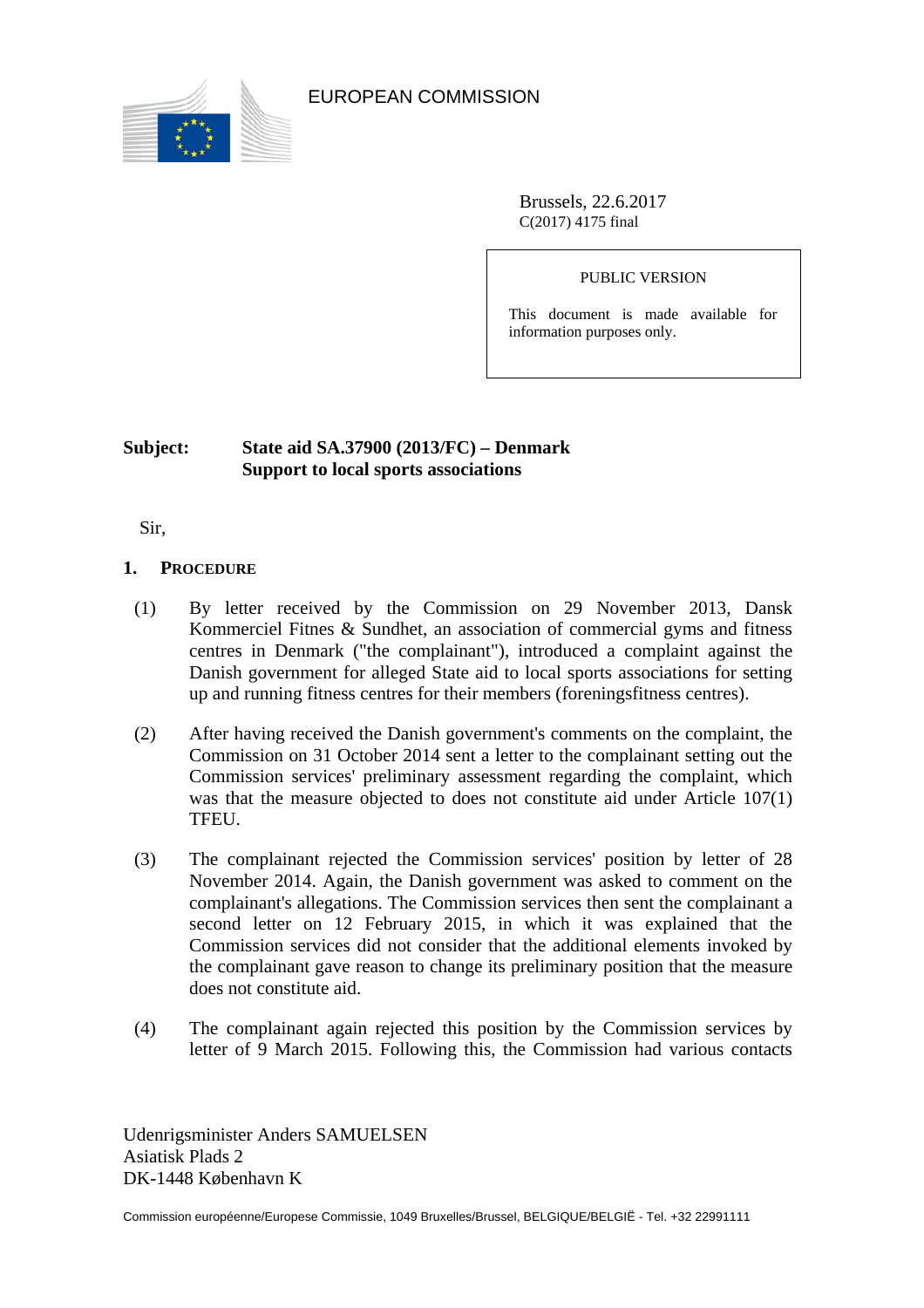with the Danish government in order to obtain additional information. Also the complainant provided several additional submissions.

(5) The Danish authorities have provided a language waiver and agree that the decision will be adopted in English as the authentic language.

## **2. DESCRIPTION OF THE CONTESTED MEASURES**

- (6) The complaint regards the creation by two national sports federations, DGI (Danske gymnastik- og idrætsforeninger) and DIF (Danmarks idrætsforbund), of an association of interests (a so-called interesentskab), Foreningsfitness I/S, which operates a concept for the setting up of fitness centres for local non-profit sports associations. While the local sports associations operate the fitness centres on their own account, the concept includes advantageous loans to the local sports associations in return for buying equipment and training of instructors from Foreningsfitness. DIF and DGI receive a large part of their income from annual grants from the Danish State (from the proceeds from the Danish gambling market) but also from other (non-public) sources. In accordance with DIF's and DGI's rules, the governing bodies are elected without any influence from public authorities and without influencing the individual decision adopted by DIF's and DGI's governing bodies. The time period covered by the complaint is 2008 to date.
- (7) *Objective*: The objective of the contested financial contributions is to provide support to local, non-profit sports associations which are member associations of the federations DGI and DIF, to set up fitness centres for the use of their members. At a general level they aim at fulfilling the Danish government's sports policy goals, i.e. to increase the level of physical activity amongst the Danish population and thereby improve the health and well-being of the general population.
- (8) *Duration:* Foreningsfitness I/S was created in 2008 and continues to be active.
- (9) *Legal basis:* The funding received by the local sports associations via Foreningsfitness I/S has two sources: surplus funds from the Danish State Lottery<sup>[1](#page-1-0)</sup> (channelled through DGI and DIF) and municipal support granted under *folkeoplysningsloven* ("Act on Non-formal Education and Democratic Voluntary Activity")<sup>[2](#page-1-1)</sup>. The lottery proceeds are allocated by the Ministry of Culture to DGI and DIF on a yearly basis. DGI and DIF in turn support local sports associations in creating fitness centres by providing advantageous loans for investment in equipment etc., through their common association of interests Foreningsfitness I/S. The grants originating from an application of the *folkeoplysningsloven* are granted by each municipality directly to the local sports associations running fitness centres within their geographical area. In addition, the complainant alleges that local non-profit sports associations receive

 $\overline{a}$ 

<span id="page-1-0"></span><sup>1</sup> Danske Spil A/S and Dansk Klasselotteri A/S.

<span id="page-1-1"></span><sup>2</sup> Folkeoplysningsloven dates back to 1954 and focuses on activities aimed at supporting initiatives educating the public, to a large extent carried out by non-profit associations where much work is non remunerated and carried out by members. The current legal base is lov nr. 854 of 11 July 2011 om støtte til folkeoplysende voksenundervisning, frivilligt folkeoplysende foreningsarbejde og daghøjskoler samt om Folkeuniversitet. https://ec.europa.eu/epale/sites/epale/files/the act on non[formal\\_education\\_and\\_democratic\\_voluntary\\_activity.pdf](https://ec.europa.eu/epale/sites/epale/files/the_act_on_non-formal_education_and_democratic_voluntary_activity.pdf)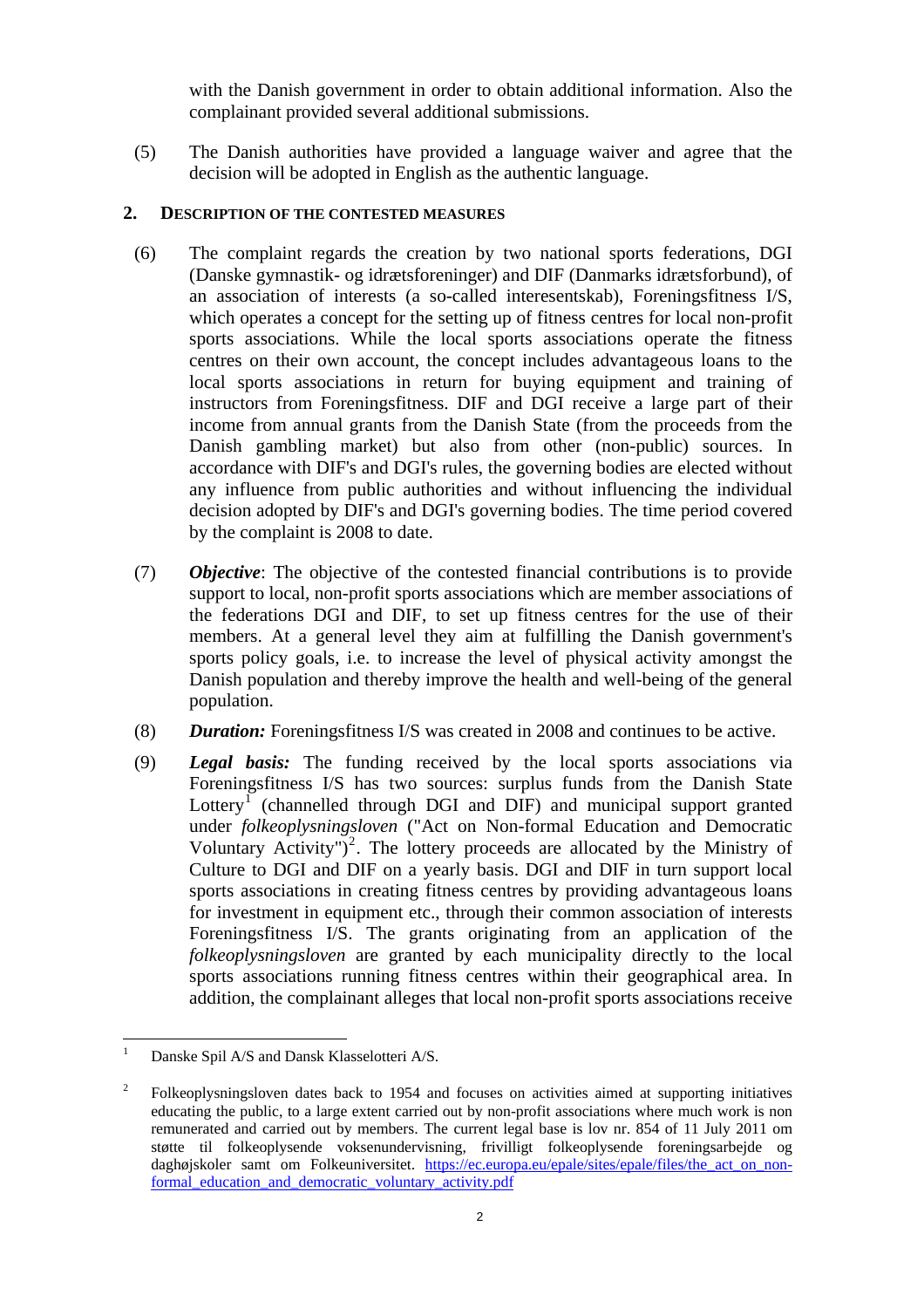a selective advantage in the form of a VAT exemption set out in *momsloven* (see recital (12) below).

- (10) *Form of the aid:* The alleged aid takes the form of direct grants (folkeoplysningsloven) and loans and grants (State Lottery proceeds), and a VAT exemption.
- (11) *Beneficiaries:* The foreningsfitness centres do not belong to a commercial chain or franchise. They are all individually run by local sports associations, which are members of the federations DGI or DIF and open only to the members of the particular local sports association.
- <span id="page-2-1"></span>(12) *Aid amount and intensity:* The complainant has not indicated any substantiated figures as to the precise size of the alleged aid.
	- **State lottery proceeds:** The Danish government has informed the Commission that the lottery proceeds are channelled through DGI and DIF, which through their common entity Foreningsfitness I/S grant loans to local fitness centres of maximum DKK 400 000 (approximately EUR 57 300), without interest, to be reimbursed within 5 or 10 years. The local sports association must co-finance at least 50% of the investment costs. According to the Danish authorities, the total amount available for Foreningsfitness I/S to grant such loans is DKK 6 million (approximately EUR 806 000) per year for a maximum of 20 local sports associations a year, which makes an average loan amount of DKK 300 000 (approximately EUR 40 300) annually per recipient. DGI and DIF also channel, through Foreningsfitness I/S, grants to local sports associations for training of instructors. In 2014, the amount per participant in such training courses varied between DKK 250 (EUR 33) and DKK 1000 (EUR 134), and the total number of participants was, in 2014, 678 persons.
	- **VAT exemption:** According to the complainant, the VAT exemption would amount to DKK 5.2 million (approximately EUR 698 000). The VAT exemption applied to local fitness centres is based on Article 132(1)(m) of Council Directive 2006/112/EC of 28 November 2006 on the common system of value added  $\text{tax.}^3$  $\text{tax.}^3$  This provision is placed in chapter 2 *"Exemptions for certain activities in the public interest"*, and sets out that *"Member States shall exempt [from VAT] the following transactions […] (m) the supply of certain services closely linked to sport or physical education by non-profit-making organisations to persons taking part in sport or physical education".* The Directive was transposed into Danish law by lovbekendtgørelse nr 106 of 23 January 2013 (momsloven), § 13, stk. 1, nr. 5. According to momsloven, activities closely related to the exercise of sports or physical activities, carried out by non-profit-making entities for the benefit of individuals carrying out sports activities, are exempted from VAT.
	- **Grants under folkeoplysningsloven:** The attribution of grants under folkeoplysningsloven is carried out separately by 98 municipalities. The Danish government has provided figures of the funds granted under folkeoplysningsloven to the three largest (based on number of members)

<span id="page-2-2"></span><span id="page-2-0"></span> 3 OJ L 347, 11.12.2006, p. 1.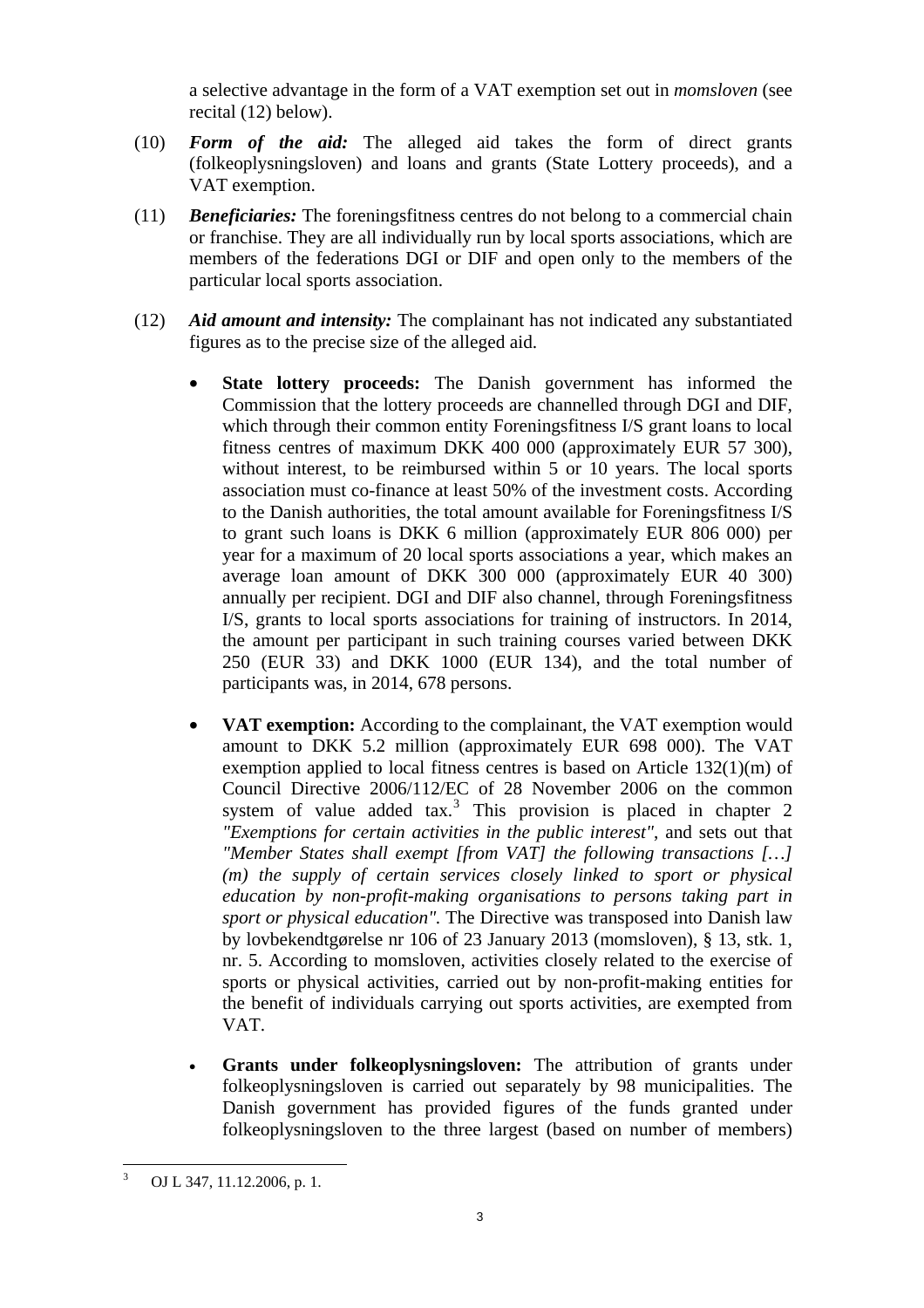local non-profit sports associations during the time period 2008 to 2015 (see table below). The grants support the following objectives: grants for activities (based on number of members), grants for training of instructors and grants to support costs related to facilities (renting of premises).

| <b>Local sports</b><br>association                                                           | <b>Type of</b><br>grant                   | 2008                                    | 2009                                   | 2010                                   | 2011                                   | 2012                                     | 2013                                     | 2014                                     | 2015                                     |
|----------------------------------------------------------------------------------------------|-------------------------------------------|-----------------------------------------|----------------------------------------|----------------------------------------|----------------------------------------|------------------------------------------|------------------------------------------|------------------------------------------|------------------------------------------|
| <b>Brande</b>                                                                                | Activities<br>(in DKK)                    | 55.815                                  | 21.069                                 | 23.858                                 | 56.509                                 | 58.584                                   | 97.470                                   | 80.500                                   | 91.630                                   |
|                                                                                              | Training<br>of<br>instructors<br>(in DKK) | 21.933                                  | 21.100                                 | 44.925                                 | 40.000                                 | 45.000                                   | 23.372                                   | 26.603                                   | 54.451                                   |
|                                                                                              | Facilities<br>(in DKK)                    | $\boldsymbol{0}$                        | $\theta$                               | $\mathbf{0}$                           | $\mathbf{0}$                           | $\mathbf{0}$                             | $\theta$                                 | $\overline{0}$                           | $\boldsymbol{0}$                         |
|                                                                                              | No of<br>members                          | 925                                     | 929                                    | 1093                                   | 1164                                   | 1335                                     | 1387                                     | 1560                                     | 1605                                     |
| <b>Total</b> grants<br>per year<br><b>Brande</b>                                             |                                           | <b>DKK</b><br>77.748<br>(EUR<br>10.400) | <b>DKK</b><br>42.169<br>(EUR<br>5.600) | <b>DKK</b><br>68.783<br>(EUR<br>9.200) | <b>DKK</b><br>96509<br>(EUR<br>12.900) | <b>DKK</b><br>103.584<br>(EUR<br>13.900) | <b>DKK</b><br>120.842<br>(EUR<br>16.200) | <b>DKK</b><br>107.103<br>(EUR<br>14.400) | <b>DKK</b><br>146.081<br>(EUR<br>19.600) |
| <b>HI</b> Fitness                                                                            | Activities<br>(in DKK)                    | Opened<br>in 2012                       |                                        |                                        |                                        | $\mathbf{0}$                             | $\mathbf{0}$                             | $\mathbf{0}$                             | $\boldsymbol{0}$                         |
|                                                                                              | Training<br>of<br>instructors<br>(in DKK) |                                         |                                        |                                        |                                        | 6.228                                    | 8.437                                    | 8.139                                    | 13.291                                   |
|                                                                                              | Facilities                                |                                         |                                        |                                        |                                        | $\mathbf{0}$                             | $\boldsymbol{0}$                         | $\mathbf{0}$                             | $\overline{0}$                           |
|                                                                                              | No of<br>members                          |                                         |                                        |                                        |                                        | 1076                                     | 1325                                     | 1346                                     | 1424                                     |
| <b>Total</b> grants<br>per year<br><b>HI</b> Fitness                                         |                                           |                                         |                                        |                                        |                                        | <b>DKK</b><br>6.228<br>(EUR<br>837)      | <b>DKK</b><br>8.437<br>(EUR<br>1.133)    | <b>DKK</b><br>8.139<br>(EUR<br>1.093)    | <b>DKK</b><br>13.291<br>(EUR<br>1.785)   |
| <b>Tune Center</b><br>for bedre<br>livskvalitet                                              | Activities<br>(in DKK)                    | N.A                                     | N.A                                    | N.A                                    | N.A                                    | 63.000                                   | 30.313                                   | 51.468                                   | 51.170                                   |
|                                                                                              | Training<br>of<br>instructors<br>(in DKK) | N.A                                     | N.A                                    | N.A                                    | N.A                                    | N.A                                      | N.A                                      | 32.442                                   | 34.864                                   |
|                                                                                              | Facilities<br>(in DKK)                    | N.A                                     | N.A                                    | N.A                                    | N.A                                    | $\mathbf{0}$                             | $\mathbf{0}$                             | $\mathbf{0}$                             | $\mathbf{0}$                             |
|                                                                                              | No of<br>members                          | 819                                     | 780                                    | 950                                    | 1127                                   | 1117                                     | 1126                                     | 1024                                     | 1100                                     |
| <b>Total</b> grants<br>per year<br><b>Tune</b><br><b>Center for</b><br>bedre<br>livskvalitet |                                           |                                         |                                        |                                        |                                        | <b>DKK</b><br>63.000<br>(EUR<br>8.464)   | <b>DKK</b><br>30.313<br>(EUR<br>4.072)   | <b>DKK</b><br>83.910<br>(EUR<br>11.273)  | <b>DKK</b><br>86.034<br>(EUR<br>11.558)  |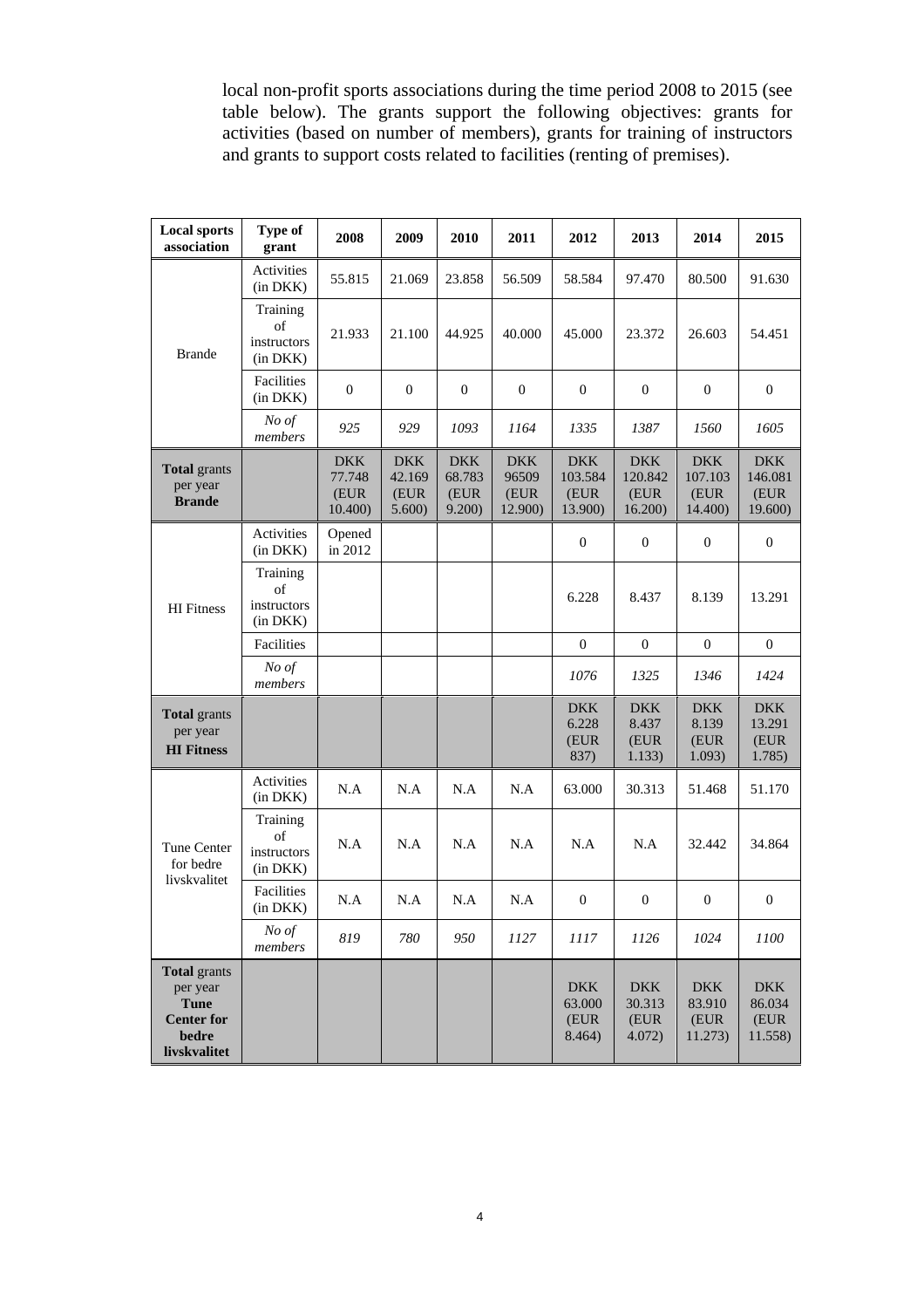<span id="page-4-1"></span>(13) The complainant has invoked a report carried out by Copenhagen Economics for the Danish Competition Authority dated 2 October  $2015<sup>4</sup>$  $2015<sup>4</sup>$  $2015<sup>4</sup>$ . The report contains an estimated quantification of the total annual grants to local foreningsfitness centres under folkeoplysningsloven. The estimation was based on random samples from 12 municipalities in 2014, and estimated the total amount at DKK 4.3 million (approximately EUR 578 000). According to the Danish authorities, 100 out of 126 local sports associations received grants in 2014, which - based on the estimation by Copenhagen Economics - amounts to an annual average grant under folkeoplysningsloven per foreningsfitness centre of DKK 43 000 (approximately EUR 5 780).

### **3. ASSESSMENT OF THE MEASURE**

### **EXISTENCE OF AID**

- (14) According to Article 107(1) TFEU, "any *aid granted by a Member State or through State resources in any form whatsoever which distorts or threatens to distort competition by favouring certain undertakings or the production of certain goods shall, in so far as it affects trade between Member States, be incompatible with the internal market*"*.* It follows that in order for a measure to qualify as State aid, the following cumulative conditions have to be met: 1) the measure has to be granted from State resources, 2) it has to confer an economic advantage on undertakings, 3) the advantage has to be selective, and 4) the measure has to distort or threaten to distort competition and affect trade between Member States.
- (15) **State Lottery proceeds:** The financial means in question appear to constitute State resources. However, in order for the means to constitute State aid, public authorities must have influence on the decisions of the body granting the financial aid to the beneficiaries. As set out in recital 5, DIF and DGI receive a large part of their income from annual grants from the Danish State (from the proceeds from the Danish gambling market) but also from other (non-public) sources. In accordance with DIF's and DGI's rules, the governing bodies are elected without any influence from public authorities and without influencing the individual decision adopted by DIF's and DGI's governing bodies. Thus, neither the Danish State nor any other public body has any influence on the decisions adopted by DIF or DGI. Consequently, the payments by DIF and DGI to Foreningsfitness I/S cannot be imputed to the State and are therefore not considered as aid in the sense of Article 107(1) of the Treaty. This issue was assessed in previous EU State aid case law, see C-482/99 *France v Commission* (Stardust Marine) [2002] ECR I-4397, and Commission case practice, see Commission decision of 15.5.2013 on State aid SA.33728 (2012/C) which Denmark is planning to implement for the financing of a new multiarena in Copenhagen.
- (16) In view of the above, it is concluded that the funds originating from the State Lottery do not constitute State aid in the meaning of Article 107(1) TFEU.

<span id="page-4-0"></span> $\overline{a}$ 4 Title of the report: *Fører støtte til fitness og dans til forvridning af konkurrencen?*, available at [http://www.kfst.dk/Indhold-KFST/Publikationer/Dansk/2015/20151002-Fitne](http://www.kfst.dk/Indhold-KFST/Publikationer/Dansk/2015/20151002-Fitness-og-dans-analyse?tc=0C9A70179FAC4312A5DD71CBE4EB3BCB)ss-og-dans[analyse?tc=0C9A70179FAC4312A5DD71CBE4EB3BCB.](http://www.kfst.dk/Indhold-KFST/Publikationer/Dansk/2015/20151002-Fitness-og-dans-analyse?tc=0C9A70179FAC4312A5DD71CBE4EB3BCB)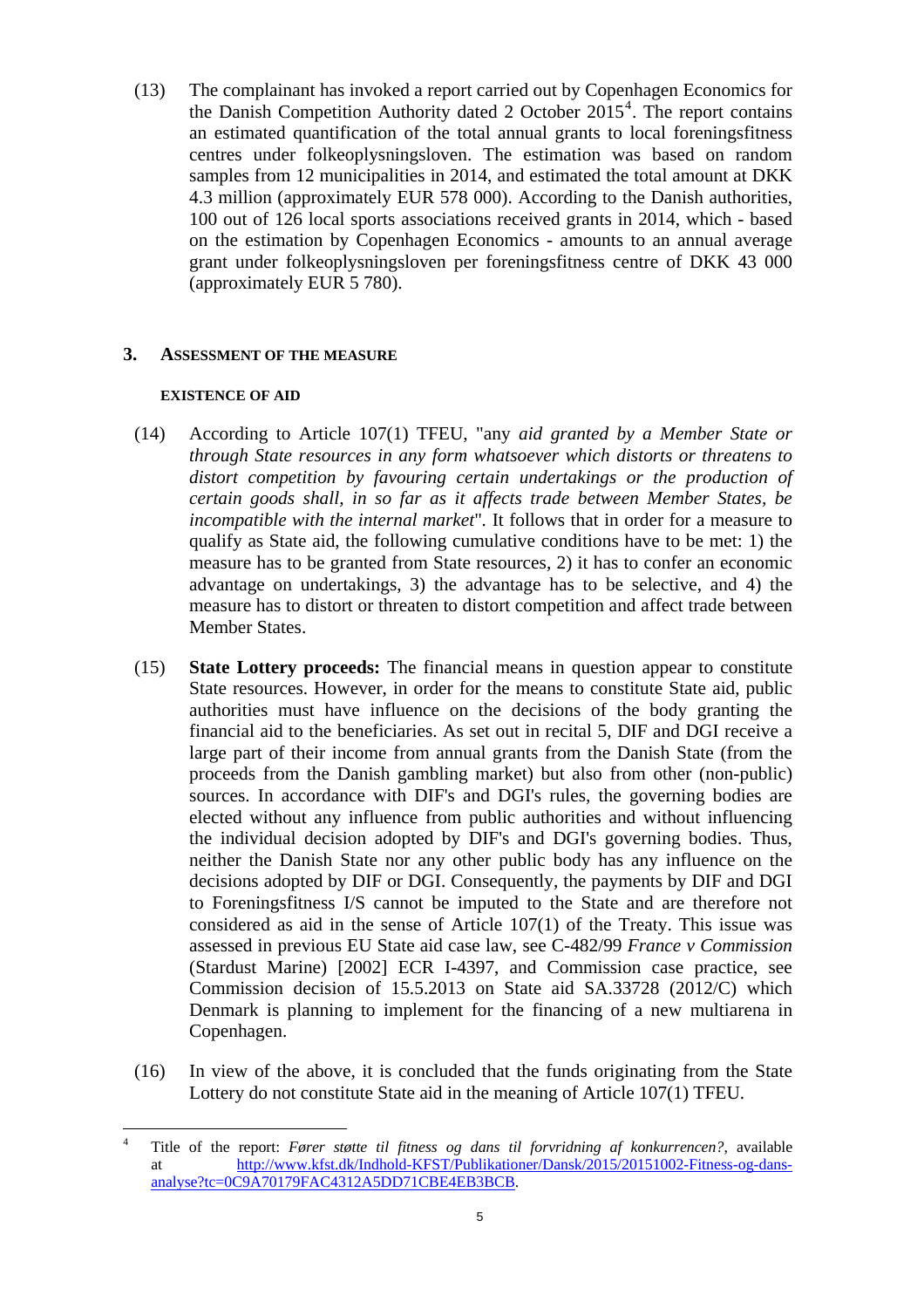- (17) **VAT exemption for sports related activities carried out by non-profit organisations:** As explained in recital [\(12\) above](#page-2-1), the VAT exemption applied to local fitness centres is based on Article 132(1)(m) of Council Directive 2006/112/EC. It follows from the wording of the Directive that the VAT exemption in this case is an obligation for the Member States, from which the Member State cannot deviate.
- (18) It is well established that the terms used to specify the exemptions in Article 132 of Directive 2006/112/EC are to be interpreted strictly. The interpretation of those terms must, however, be consistent with the objectives underlying the exemptions and must comply with the requirements of the principle of fiscal neutrality inherent in the common system of VAT. The Court of Justice has pointed out that in relation to exemptions, the principles of fiscal neutrality and strict interpretation must be applied in parallel (see Case C-174/11<sup>[5](#page-5-0)</sup>, *Zimmermann*, point 49).
- (19) The precise scope of the exemption in Article 132(1)(m) has been examined by the Court in Case C-174/00<sup>[6](#page-5-1)</sup>, *Kennemer Golf and Country Club*, and in Case C-253/0[7](#page-5-2)<sup>7</sup>, *Canterbury Hockey Club*. In the latter judgment in particular (see points 19-23), the Court noted that the exemption is intended to encourage the pursuit of sport and physical education as activities in the public interest, but does not extend to all supplies of services linked to those activities. On the contrary, the exemption is subject to a number of conditions laid down in Article  $132(1)(m)$ . Thus, the services in question must be provided by a non-profitmaking organisation. The services must be closely linked to sport or physical education and must be supplied to persons taking part in such activities. Supplies of these services may be exempted only if they are essential to sport or physical recreation.
- (20) As regards the term "non-profit-making organisation", it is for the competent Danish authorities to determine whether a particular organisation satisfies the requirements enabling it to be categorised as a non-profit-making organisation as referred to in Article 132(1)(m). Regard must be had to the objects of the organisation in question as defined in its constitution, and in the light of the specific facts of the case (see Case C-174/00, *Kennemer*, points 26 and 27). The aim which the organisation pursues is essential, that is to say that the organisation must not have the aim of achieving profits for its members. On the other hand it is not required that the non-profit-making organisation should be a philanthropic benefit type of organisation. The fact that a non-profit-making organisation achieves profits, even if it seeks to make them or makes them systematically, will not affect the original categorisation of the organisation as long as those profits are not distributed to its members as profits. Indeed, Article 132(1)(m) does not prohibit the organisations covered by that provision from finishing their accounting year with a positive balance (see Case C-174/00 *Kennemer*, point 28).

<span id="page-5-0"></span> $\frac{1}{5}$ ECLI:EU:C:2012:716.

<span id="page-5-1"></span><sup>6</sup> ECLI:EU:C:2002:200.

<span id="page-5-2"></span><sup>7</sup> ECLI:EU:C:2008:571.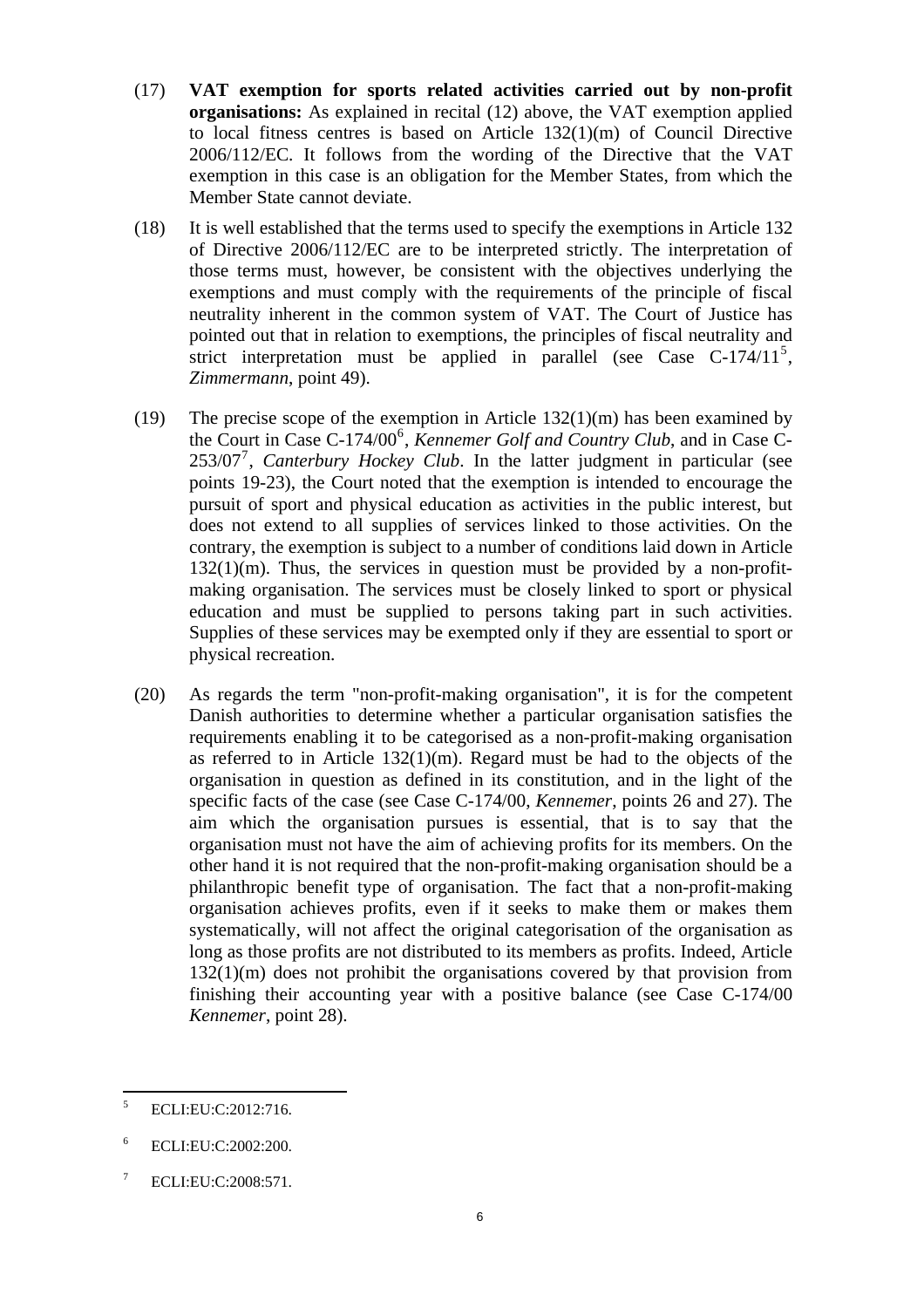- (21) Directive 2006/112/EC was transposed into Danish law by lovbekendtgørelse nr 106 of 23 January 2013 (momsloven), § 13, stk. 1, nr. 5. According to momsloven, activities closely related to the exercise of sports or physical activities, carried out by non-profit-making entities for the benefit of individuals carrying out sports activities, are exempted from VAT.
- (22) It follows from the above description of the regulatory framework that Denmark is under an obligation under Union law to implement the VAT exemption in question, and that the foreningsfitness centres qualify as exempted entities. In that case, the measure stems from an act of the Union legislature and is not imputable to the State. The VAT exemption therefore does not constitute State aid in the meaning of Article  $107(1)$  TFEU.<sup>[8](#page-6-0)</sup>
- (23) **Grants under folkeoplysningsloven:** The grants are granted independently by local municipalities to local sports associations within their territory. As indicated in recital [\(12\)](#page-2-1) above, the grants are provided for supporting certain activities (based on number of members), for training of instructors and for facility-related costs (renting of premises). Moreover, the foreningsfitness centres are individually and independently run by local non-profit sports associations, which in turn are members of the federations DGI or DIF. The foreningsfitness centres are for the use of the members of the local sports association only.
- (24) As regards the condition of State resources*,* the funding on the basis of folkeoplysningsloven is granted by each municipality directly to local sports associations (recital [\(9\)\)](#page-2-2). The funding therefore constitutes State resources within the meaning of Article 107(1) TFEU and is imputable to the State, since the funds come from the Danish State budget and are distributed according to legislation. The State, therefore, exercises control over the money. The funding also grants a selective advantage in that it provides financing to a specific group of economic operators, namely non-profit local sports associations that fulfil specific criteria.
- (25) As regards the condition of possible effect on trade between Member States and distortion of competition, the Commission notes that such an effect cannot be merely hypothetical or presumed. It must be established why the measure distorts or threatens to distort competition and has an effect on trade between Member States.<sup>[9](#page-6-1)</sup> It is settled case-law that the Commission is not required to carry out an economic analysis of the actual situation on the relevant markets, of the market share of the undertakings in receipt of the aid, of the position of competing undertakings or of trade flows between Member States.<sup>[10](#page-6-2)</sup> In the case

<span id="page-6-0"></span> $\overline{a}$ 8 See Judgment of the Court of Justice of 23 April 2009, Puffer, C-460/07, ECLI:EU:C:2009:254, paragraph 70, on the right to tax deductions under the VAT system set up by the Union, and Judgment of the General Court of 5 April 2006, Deutsche Bahn AG v Commission, T-351/02, ECLI:EU:T:2006:104, paragraph 102, on tax exemptions required by Union law.

<span id="page-6-1"></span><sup>9</sup> See for instance Joined Cases T-304/04 and T-316/04 *Italy and Wam* v *Commission*  ECLI:EU:T:2006:239, para 63; confirmed by Case C-494/06 P *Commission* v *Italy and Wam* ECLI:EU:C:2009:272, para 57.

<span id="page-6-2"></span><sup>10</sup> See for instance Case T-177/07 *Mediaset* v *Commission* ECLI:EU:T:2010:233, paras 145-146, confirmed by Case C-403/10 P *Mediaset* v *Commission* ECLI:EU:C:2011:533, paras 111, 113 and 115; Case C-279/08 P *Commission* v *Netherlands* ECLI:EU:C:2011:551, para 131.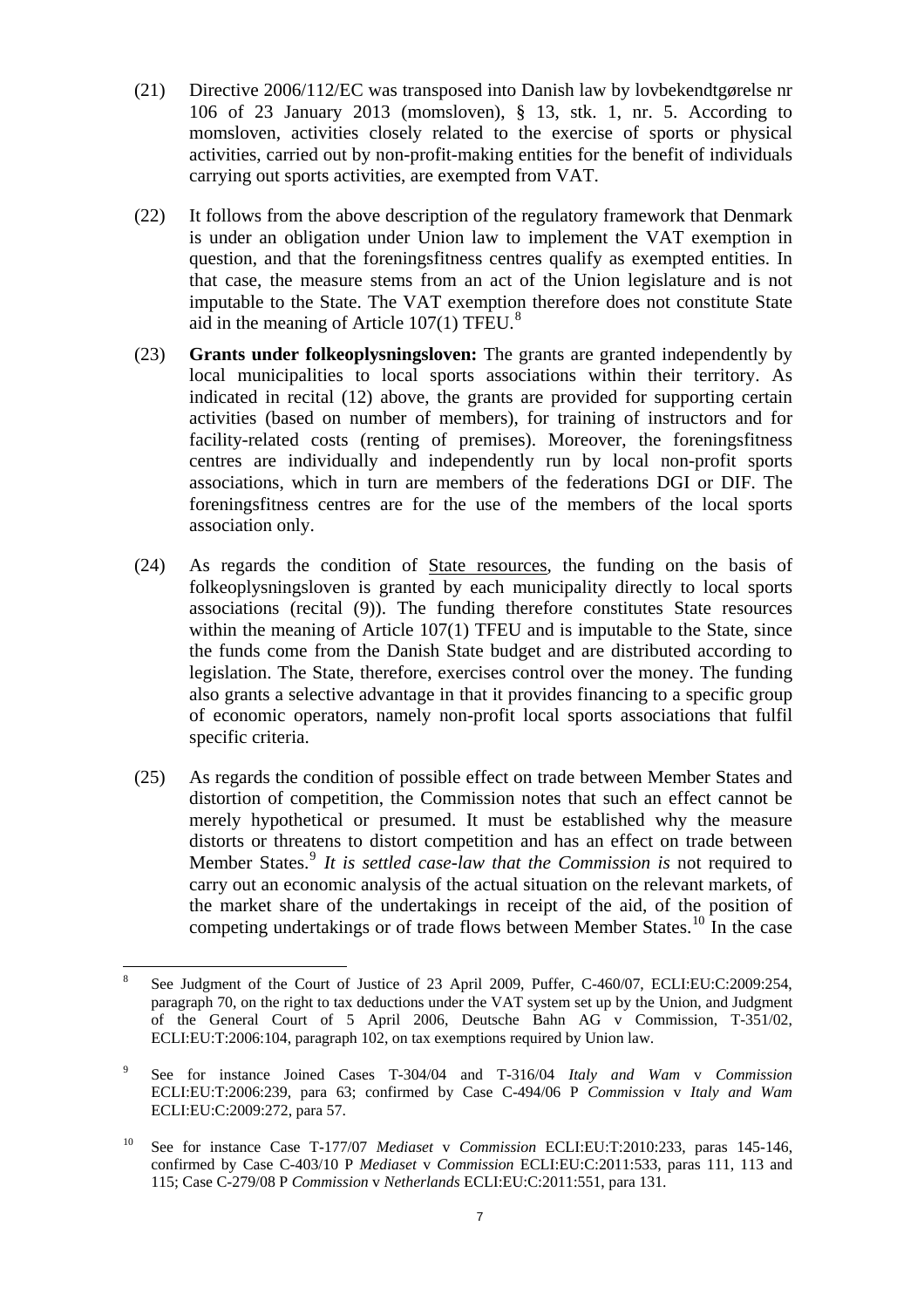of aid granted unlawfully, the Commission is not required to demonstrate the actual effect which that aid has had on competition and on trade. It must however be explained how, and on what market, competition is affected or likely to be affected by the aid,<sup>[11](#page-7-0)</sup> based on the *foreseeable effects of the measure. [12](#page-7-1)*

- (26) In this regard, the Commission has in several cases<sup>[13](#page-7-2)</sup> considered that certain activities, due to their specific circumstances, have a purely local impact and consequently no such effect if the following criteria are met. First, the beneficiary supplies goods or services to a limited area within a Member State and is unlikely to attract customers from other Member States. Second, it cannot be foreseen, with a sufficient degree of probability, that the measure will have more than a marginal effect on the conditions of cross-border investments or establishment.
- (27) As a preliminary comment, the Commission notes that the grants under folkeoplysningsloven are individual funding decisions by local authorities based on their general budgetary powers to fund (or not) certain types of activities within their territory. The Commission further notes that the foreningsfitness centres are not part of a business network but are separate local amenities, open only to their respective members, and which have only the label foreningsfitness in common but no commercial interconnections.
- (28) In the present case, with regard to the geographical zone within which the beneficiary supplies goods or services, the target group for the offer is the local population in the vicinity of the respective sports associations. The zone of attraction would not go beyond the limits of neighbouring municipalities, and in any case not extend into the territory of other Member States.
- (29) The measure can therefore be distinguished from aid measures which would support the development of major sports facilities which are aimed at a national, or even an international market, and which are widely promoted outside of the region in which they are located. Such measures would be likely to affect trade between Member States. It is, conversely, unlikely that the facilities of the local non-profit sports associations would attract visitors from outside of the vicinity of the respective associations.
- (30) Based on an overall assessment of the above indications, the Commission considers, in light of the available information, that the measure is unlikely to attract customers from other Member States.

<span id="page-7-0"></span> $11$ 11 Case T-34/02 *Le Levant 001 and others* v *Commission* ECLI:EU:T:2006:59, para 123.

<span id="page-7-1"></span><sup>12</sup> See for instance confirmed by Case C-494/06 P *Commission* v *Italy and Wam* ECLI:EU:C:2009:272, para 57; Joined Cases T-447/93, T-448/93 and T-449/93 *AITEC and others* v *Commission* ECLI:EU:T:1995:130, para 141.

<span id="page-7-2"></span><sup>&</sup>lt;sup>13</sup> See for instance, the Commission decisions in State aid cases N 258/2000 *Leisure Pool Dorsten*, OJ C 172, 16.6.2001, p. 16; C10/2003 *Netherlands – Non-profit harbours for recreational crafts*, OJ L 034 , 06.02.2004, p. 63; N 458/2004 *Editorial Andaluza Holding OJ* C 131, 28.5.2005, p. 12; SA.33243 *Jornal de Madeira*, OJ C 131, 28.05.2005, p. 12; SA.34576 *Portugal – Jean Piaget North-east Continuing Care Unit*, OJ C 73, 13.03.2013, p. 1; N 543/2001 *Ireland – Capital allowances for hospitals*, OJ C 154, 28.6.2002, p. 4.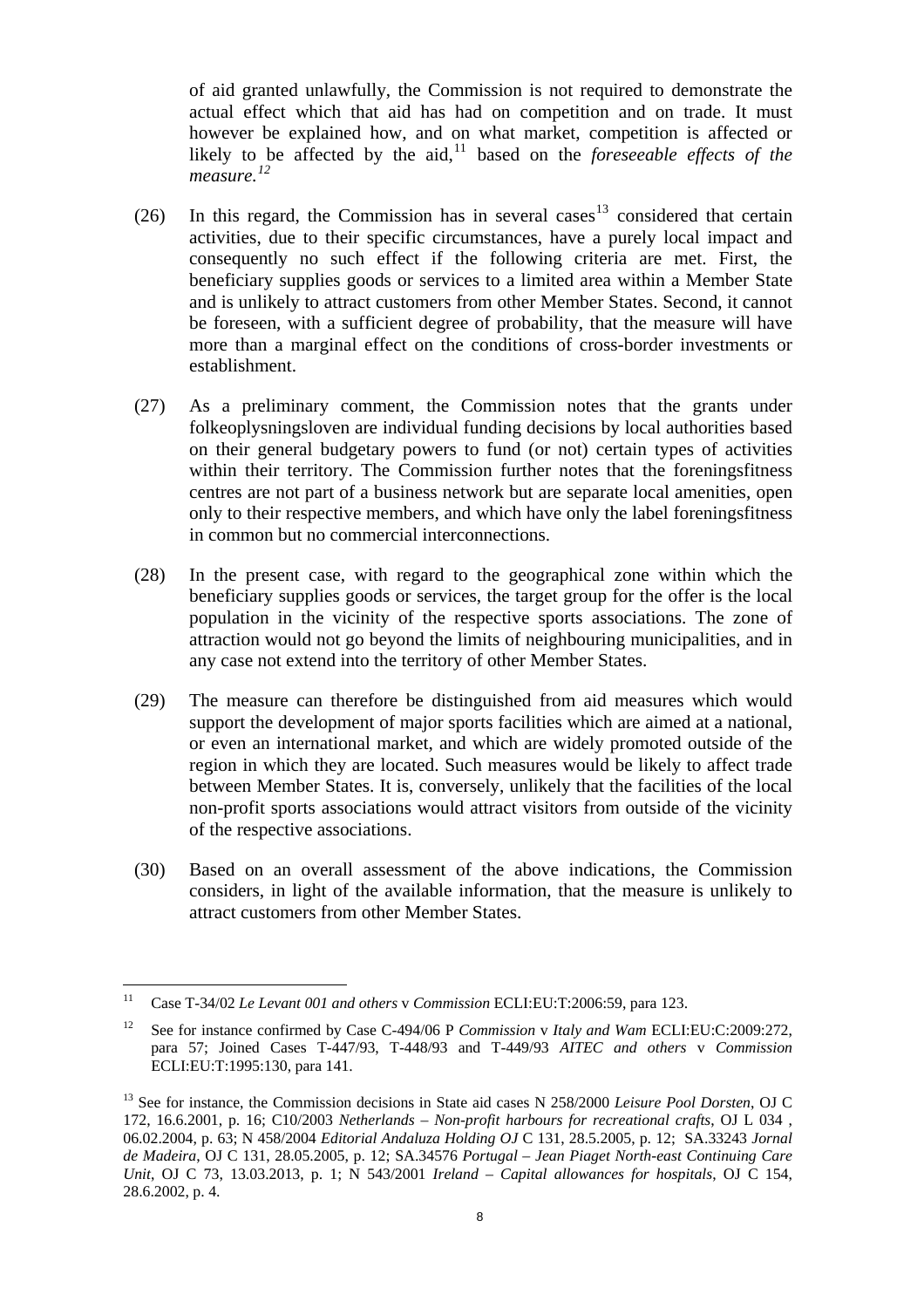- (31) With regard to the effect on the conditions of cross-border investments or establishment, the Commission notes that the amounts of the grants are very low, and the nature and scale of the beneficiaries' operations are local and limited, and thus the grants are not likely to have more than an insignificant effect on the conditions of cross-border investments or establishment.
- (32) The annual average grant of EUR 5 780 per beneficiary (see recital [\(13\) above](#page-4-1)) is established by the Danish authorities on the basis of an estimation made in a study invoked by the complainant (see recital [\(13\)](#page-4-1) above). The Danish authorities have provided details of the annual grant amounts for the period 2008 to 2015 to the three largest foreningsfitness centres, which are largely based on membership numbers. The largest sports association received EUR 19 600 in 2015. Therefore, in the case of grants under folkeoplysningsloven, the Commission is of the view that amounts of this size cannot be considered liable to affect trade between Member States. Furthermore, there is no indication in the case at hand that during the time period in question, there were significant deviations from the grant amounts provided, altering this assessment.
- (33) Based on an overall assessment of the above indications, the Commission considers, in light of the available information, that the measure cannot reasonably be foreseen to have more than a marginal effect, if any, on the conditions of cross-border investment and establishment between Member States.
- (34) Consequently, the attribution of grants to foreningsfitness centres under folkeoplysningsloven can be deemed not to have any effect on trade between Member States and not to distort or threaten to distort competition.
- (35) The Commission therefore concludes that the contested grants under folkeoplysningsloven to foreningsfitness centres do not constitute State aid pursuant to Article 107(1) TFEU.

## **4. DE MINIMIS AID OR COMPATIBILITY OF THE AID (GRANTS UNDER FOLKEOPLYSNINGSLOVEN TO LOCAL SPORTS ASSOCIATIONS)**

- (36) As explained above, the measures at stake do not qualify as State aid in the sense of Article 107 (1) TFEU.
- (37) Nevertheless, and only for the sake of completeness, the Commission decided to examine, in a subsidiary manner, whether the grants under folkeoplysninsloven would fulfil the conditions set out in a regulation adopted pursuant to Articles 1 or 2 of Regulation (EC) No  $2015/1588^{14}$  $2015/1588^{14}$  $2015/1588^{14}$ , namely the *de minimis* Regulation<sup>[15](#page-8-1)</sup> or

<span id="page-8-0"></span> $14$ 14 Council Regulation (EU) 2015/1588 of 13 July 2015 on the application of Articles 107 and 108 of the Treaty on the Functioning of the European Union to certain categories of horizontal State aid, OJ L 248, 24.9.2015, p. 1.

<span id="page-8-1"></span><sup>&</sup>lt;sup>15</sup> Commission Regulation No 1407/2013 on the application of Articles 107 and 108 of the Treaty of the Functioning of the European Union to *de minimis* aid, OJ L352, 24.12.2013, p. 5.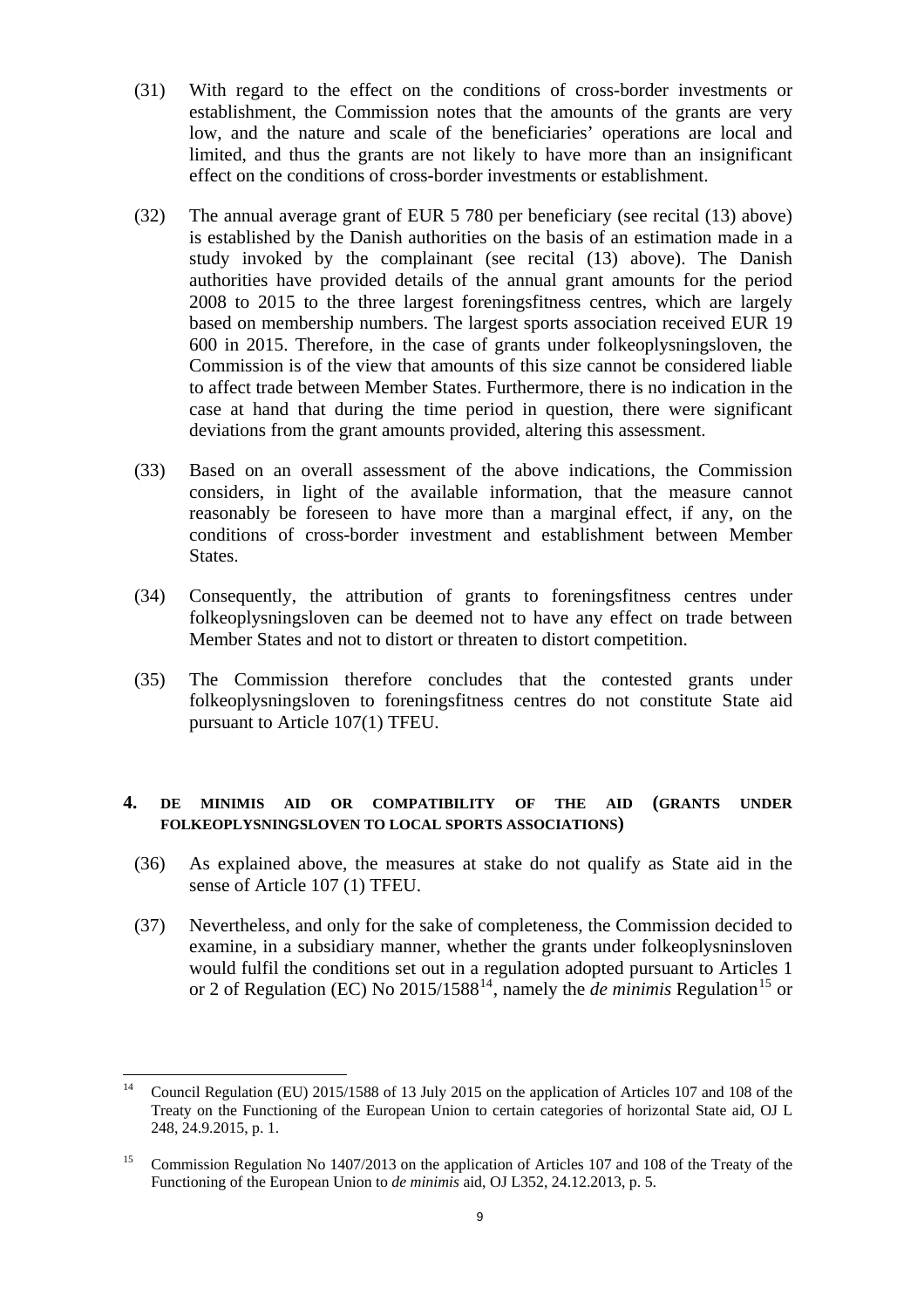the General Block exemption regulation<sup>16</sup>, or would otherwise be compatible under Article 107(3)(c) TFEU.

- (38) As regards the *de minimis* Regulation, as was already explained above, the estimated amounts per beneficiary are in all cases well below EUR 200 000 for any fiscal period of three years, the threshold for considering the aid to be *de minimis*. [17](#page-9-0) The *de minimis* principle stipulates that a single undertaking may only receive up to EUR 200 000 per Member State over any period of three years (Article 3 of the *de minimis* Regulation) and the Commission has no indication that such aid was cumulated with other State aid. Moreover, the aid is provided in grants and therefore it is considered as transparent (Article 4.2 of the *de minimis* Regulation).<sup>[18](#page-9-1)</sup>
- (39) Furthermore, the Commission considers that aid for sport infrastructures can be exempted from the notification requirement, if it complies with all conditions set out in Regulation 651/2014 ("the GBER"). Article 55 of the GBER comprises, *inter alia*, exemption criteria for operating aid for sport infrastructures. As mentioned above, the grants at stake support the activities of the centre (based on number of members), training of instructors and costs related to facilities (renting of premises), all of which fall under the definition of eligible costs of operating aid for sport infrastructure and do not exceed the operating losses of the centres. Moreover, the access to the fitness centres is open and non-discriminatory.<sup>[19](#page-9-2)</sup> Therefore, even if the aid would not be covered by the GBER, in any event, on a subsidiary basis, the Commission considers that the aid would be compatible with Article 107(3)(c) TFEU, as it complies with the substantive conditions set out in Article 55 of that Regulation.

### **5. CONCLUSION**

- (40) The Commission has accordingly decided that the three contested measures do not constitute aid.
	- The Commission concludes that the funds channelled through DGI and DIF cannot be imputed to the State, and therefore do not constitute State aid in the meaning of Article 107(1) TFEU.
	- in the meaning of Article  $107(1)$  TFEU. • The Commission concludes that as Denmark is under an obligation under Union law to implement the VAT exemption in question, the measure stems from an act of the Union legislature and is not imputable to the State. The VAT exemption therefore does not constitute State aid

<sup>16</sup> 16 Council Regulation (EU) 2015/1589 of 13 July 2015 laying down detailed rules for the application of Article 108 of the Treaty on the Functioning of the European Union, OJ L 248, 24.9.2015, p. 9.

<span id="page-9-0"></span><sup>&</sup>lt;sup>17</sup> Commission Regulation No 1407/2013 on the application of Articles 107 and 108 of the Treaty of the Functioning of the European Union to *de minimis* aid, OJ L352, 24.12.2013, p. 5.

<span id="page-9-1"></span><sup>18</sup> In case the Danish authorities would like to apply the *de minimis* Regulation for future grants, the Commission reminds the Danish authorities of the monitoring obligations provided for in Article 6 of the *de minimis* Regulation.

<span id="page-9-2"></span><sup>&</sup>lt;sup>19</sup> In case the Danish authorities would like to apply the GBER for future grants, the Commission reminds the Danish authorities of the publication obligations provided for in Article 9 of the GBER.